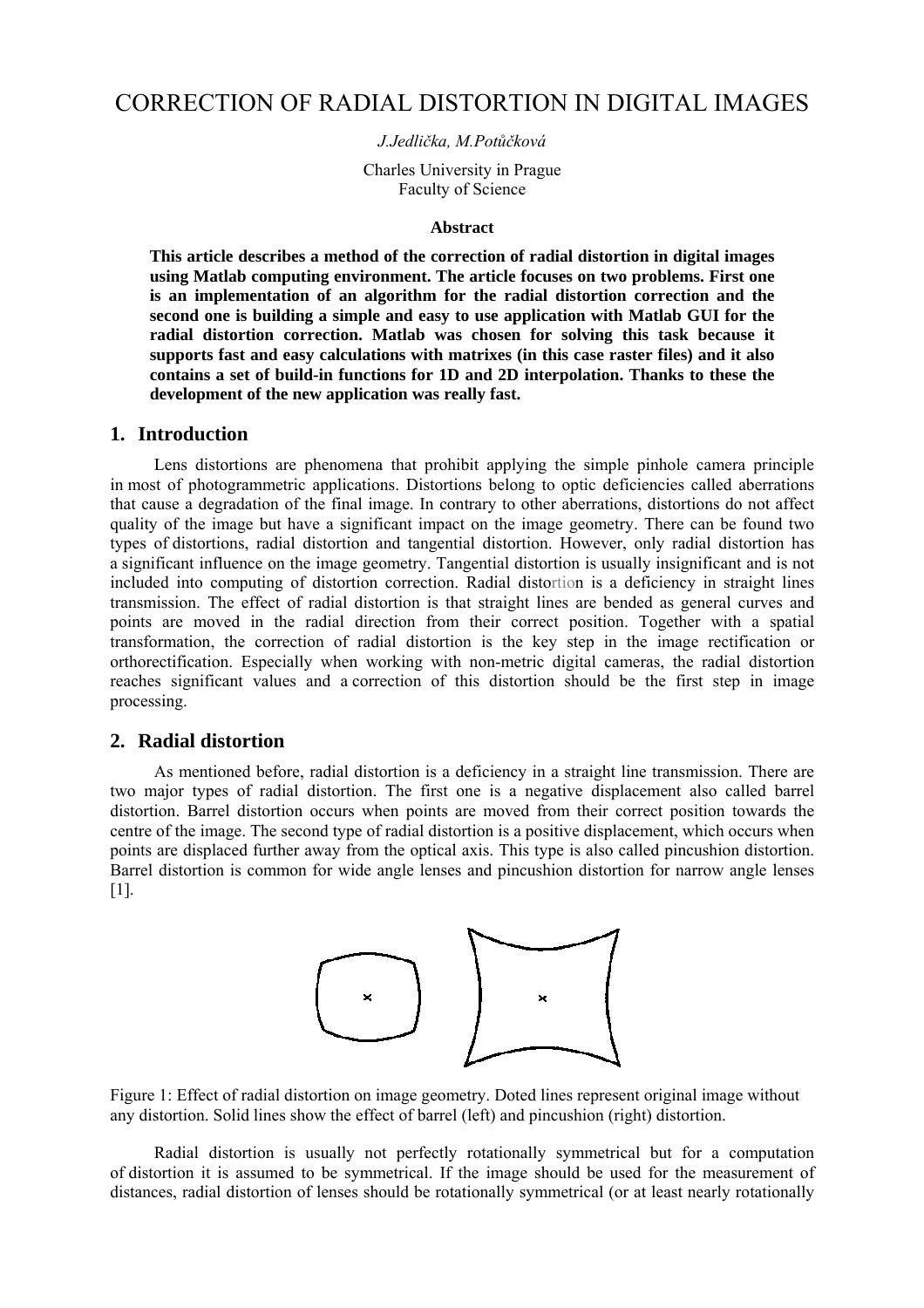symmetrical). If it is not, the correction for symmetrical distortion can cause errors in the position of some points.

Due to the presumption of its rotational symmetry, radial distortion over an image can be presented as a general curve describing a dependency between a radial distance from the image center and radial distortion. Because an underlying distortion function is usually not known and can not be obtained by analytic means, the polynomial approximation of radial distortion function is used [6]. When using photogrammetric cameras, the polynomial approximation of radial distortion is granted from a camera producer. In these days using of non-metric cameras is more and more popular because of their low cost and easy manipulating. In case of non-metric camera, a calibration must be carried out before its use in photogrammetric applications [2]. The camera calibration report contains necessary information about camera's internal parameters including radial distortion. Camera calibration is based on the measurement of control points. Differences between measured and calculated control point coordinates is used for a construction of the polynomial approximation of radial distortion. Specialized software packages as Photomodeler or Camera Calibration toolbox for Matlab are designed for the calibration of non-metric cameras. When polynomial approximation of radial distortion is known, it can be used for correction of radial distortion in an image.

#### **3. ALGORTIHM DEVELOPMENT**

The aim of this work was to develop a function that could correct radial distortion over an image. We were focused on correction of radial distortion only, not on estimating of a polynomial approximation of radial distortion (for this purpose Camera Calibration toolbox should be used in Matlab computing environment [3]). The basic idea was quite simple. If we know radial distortion values over the image, we are able to estimate a radial shift for each pixel and move this pixel to the desired position. Basic trigonometric rules were used to compute the radial distance of a pixel from the image center. After estimating the radial distance, its value was an input for computing a magnitude of the radial shift in this point. By subtracting the magnitude of the radial shift from the radial distance, the correct radial distance of a pixel from the image center is estimated. This radial distance is then converted to x, y [row, column] coordinates which represent the desired position of a pixel in the image (in image coordinates). If this procedure is applied to every pixel in the image, the result is a set of non-uniformly spaced points. These points are associated with the appropriate pixel values, so the corrected image can be interpolated.

The first step in developing the function was a construction of a universal interface that allows for inserting polynomial approximation of radial distortion. Two possibilities of inserting these parameters were implemented. The first one is passing the polynomial approximation as an executable string (must contain a variable R which represents the radial distance), for example "0.005\*R.^2-35" (keeping Matlab rules for operators). This approach is really universal because every polynomial approximation can be written as a function. The second option expects that radial distortion values are known in some points of the image. The polynomial approximation is not computed but it is possible to pass two vectors, first is the radial distance and the second is appropriate radial distortion. Another necessary parameter is the type of interpolation between inserted pairs of values which is used to estimate the polynomial approximation (in fact the order of inputs is: type of interpolation, radial distance, radial distortion). Three vectors that represent row and column coordinates of corrected pixels and appropriate pixel values are the output of this function. The output is in a vector form rather than matrix because it is farther used with the function "griddata" which requires vector inputs.

After running this function on a testing dataset, some problems appeared. First problem was that when a large image file was used as an input for our function, output vectors were too long. This caused a problem when performing the griddata function (Matlab run out of memory). This problem was partially fixed by adding two new input parameters to the function interface. These parameters allow for specifying the sampling interval along rows and columns. This spacing can significantly reduce the amount of output data but it also reduces the quality of a corrected picture. Other problem with the griddata function was that sometimes this function broke down because it can not initialize the first Qhull for the Delaunay triangulation. This can be fixed by adding some extra parameters to the griddata function. For more information about the griddata and Qhull [7].

Another problem that cost some extra work was the computing speed. Initially the core computing code was written with a use of for loops. This seems more natural when trying to write an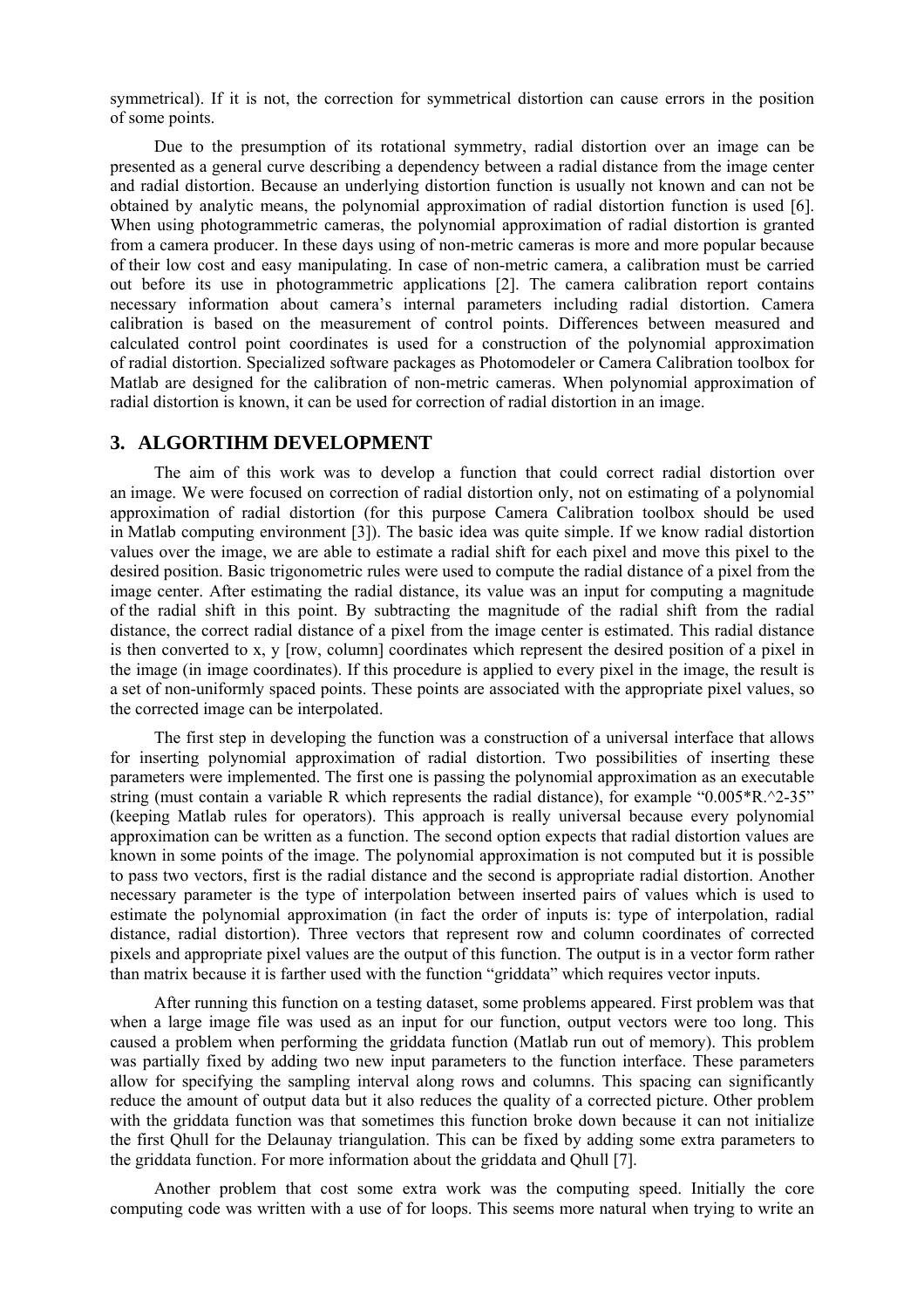algorithm in some programming languages. However, Matlab is built especially for working with matrixes and matrix computations are much faster than for or while loops in the Matlab environment. Due to this fact, we transformed for loop operations to matrixes operations. In Matlab this process is known as loops vectorizing [4]. This transform significantly speeds up computing process. The newly implemented function with matrixes operations instead of loops runs approximately 140 times faster than the old one.

Last thing we had to solve was related to the final corrected output image. First idea was that the pixel size of the output corrected image must be the same as the pixel size of an input image. This seems reasonable when we want to used the corrected image for measurement. Problems occur when extreme values of radial distortion are passed as an input. Passing huge values of radial distortion is useful for education purpose because it well illustrates the effect of radial distortion on the image geometry. But when the values are too big, a matrix designed for an output image exceeds the maximal size for a variable allowed in Matlab. This problem was solved by adding a switcher into GUI. Using this switcher (two radio buttons in group) enables a user to choose between saving the pixel size, or saving the number of pixels in the final image. The first option is useful when the final picture is used for the distance measurement (the pixel size is the same in the input and output images). The second option is necessary when radial distortion is of huge values (the number of pixels in the input and output images is same but pixel size is changed).

### **4. Building GUI**

The final step in this work was creating the graphic user interface which allows for an easy to use environment for performing the radial distortion correction without knowledge of Matlab programming. For GUI development Matlab GUI builder was used. One main and bunch of independent GUIs were developed to afford necessary functionality. Data important for the farther use were exchanged among these GUIs in the predefined manner. All common data shared by GUIs where saved in UserData property of main GUI as a structured variable [5]. Each GUI can access these shared data easily and each GUI must update UserData property of main GUI every time when shared data was changed. This guarantees data consistence and using of actual data in every operation. Central storage of shared variables also improves orientation in application code.

### **5. Conclusion**

The presented function for the correction of images from the radial lens distortion has several applications. In the Matlab environment, it can be used a pre-processing step for image registration. In the same manner the images can be corrected before georeferencing in CAD or GIS software packages that do not provide any function for correcting lens distortion that is a standard part of professional photogrammetric systems. Another useful application we see in education for a demonstration of geometric distortions caused by aberrations of objective lens of the non-metric cameras.

### **Acknowledgement**

The presented work was supported by the grant MSM0021620831 of the Czech Ministry of the Education, Youth and Sports.

### **References**

[1] E. M. Mikhail et al., *Introduction to modern photogrammetry*. Willey, New York, 2001. ISBN 0-471-30924-9

[2] K. B. Atkinson, *Close range photogrammetry and machine vision*. Whittles Publishing, 1996.

[3] Camera Calibration Toolbox for Matlab

[http://www.vision.caltech.edu/bouguetj/calib\_doc/htmls/parameters.html]

[4] R.Gonzales, R.E. Woods, S.L. Eddins, *Digital image processing using MATLAB.* Prentise Hall, Upper Saddle River 2004. ISBN 0-13-008519-7.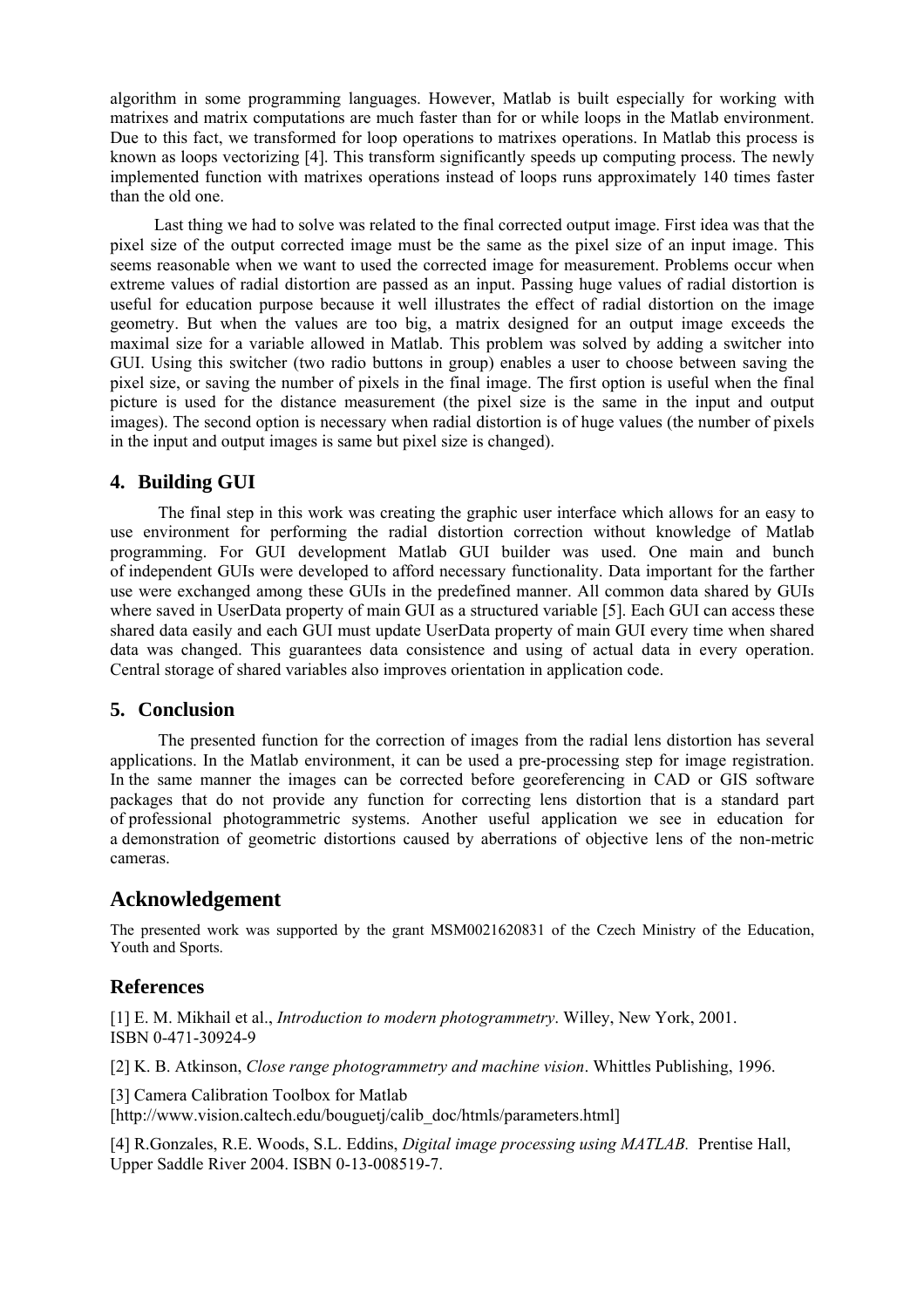[5] P. Marchand, T.O. Holland, *Graphica and GUIs with MATLAB, third edition.* Chapman & Hall/CRC, New York 2003. ISBN 1-58488-320-0.

[6] J. Perš, S. Kovačič. Nonparametric Model-Based Radial Lens Distortion Correction Using Tilted Camera Assumption [http://vision.fe.uni-lj.si/docs/janezp/pers-wwk2002.pdf ]

[7] Qhull [http://www.qhull.org/]

## **Appendix**



Figure 2. a) shows contours of the same radial distortion value and also the magnitude and the direction of radial distortion over the image (arrows), b) shows main application GUI

Part of radialshift function (using matrixes operation)

```
%A is input image
A = \text{double}(A);
S=size(A); 
sinuhel=zeros(S(1),S(2));
cosuhel = zeros(S(1),S(2));%coordiante of image center 
stred(1)=S(1)/2;stred(2)=S(2)/2; 
disp('COMPUTING RADIAL SHIFT'); 
try
%creating vectors for mashgrid
r=0.5:sr:S(1);c=0.5:ss:S(2);[C,ROW]=meshgrid(c,r);
R = sqrt((C - stred(2)).^2+(ROW-stred(1)).^2);
sinuhel=(ROW-stred(1))./R; 
cosuhel=(C-stred(2))./R; 
switch intmetod 
             case 'spline'
                   posun=interp1(varargin{1},varargin{2},R,'spline','extrap'); 
             case 'nearest'
                    posun=interp1(varargin{1},varargin{2},R,'nearest','extrap'); 
              case 'linear'
                    posun=interp1(varargin{1},varargin{2},R,'linear','extrap'); 
              case 'cubic'
                    posun=interp1(varargin{1},varargin{2},R,'cubic','extrap'); 
              case 'custom' 
                     posun=eval(varargin{1}); 
              otherwise
                 disp('error'); 
         end
         y=ROW-sinuhel.*posun; 
         x=C-cosuhel.*posun; 
        z = A;
catch
    error('error during computing radial shift');
end
```